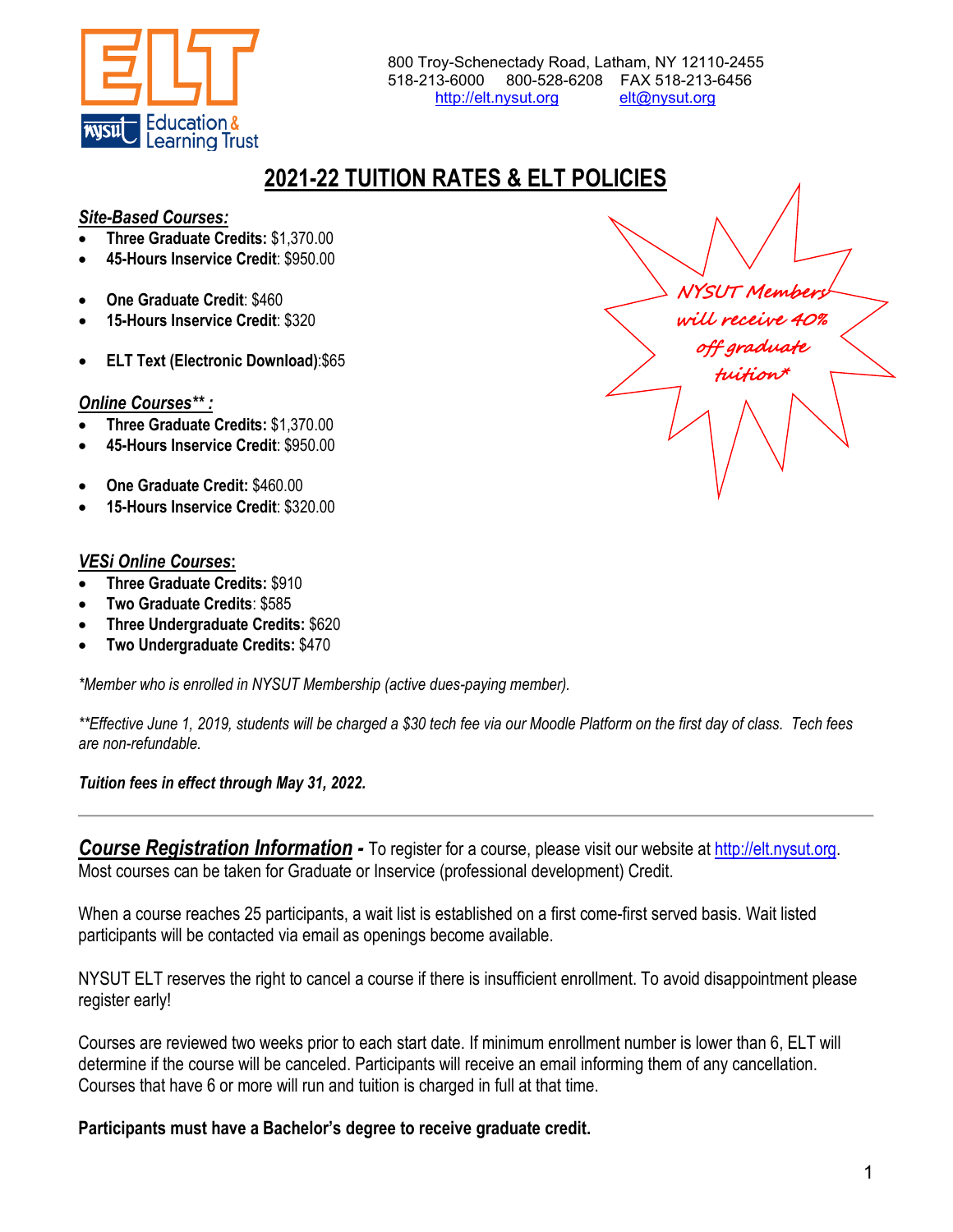# *ELT Tuition Rates & Polices*

Inservice credit is available for most courses, however **prior approval must be obtained by participant's school district**. Participants have up to the end of the course to switch credit type.

ELT is not responsible for reimbursement of tuition to students who register for the same course twice.

ELT courses meet the high academic standards of our higher education partners. The colleges have strict guidelines and expectations which ELT must adhere to for approving both our instructors as well as our courses. Many of our courses may be used to satisfy degree requirements or taken as electives. As an approved CTLE provider, ELT's courses can be used toward CTLE hour fulfillment.

## **In-service vs Graduate Credit**

Be mindful, when registering for a course there is the option of **in-service** (less tuition) vs. **graduate credit** (increased tuition due to receiving college credit/transcript).

**Those seeking certification are required by New York State Education Department to turn in graduate credit transcripts.** (In-service certificates will not be accepted)

As many **in-service** credits may be taken by a student although we do not encourage more than **12** in**-service** credits per semester.

**Graduate credit** is limited to twelve (12) credits per college partner.

For registration assistance or questions, please call ELT at 800-528-6208 or email at [ELT@nysut.org.](mailto:ELT@nysut.org)

*Textbook/Course Materials Policy -* Students will purchase the Required Text(s) for ELT courses directly via their own personal, favorite bookstore. Students are required to have the proper text(s) by the class start date. Textbook information can be found on Frontline Professional Growth (Frontline) under each course description.

Some courses require a textbook fee of \$65 which will be added to the tuition fee. These Text(s) are an electronic download available only through ELT.

Participants should visit the course Team Room after registering and download all appropriate paperwork including college registration forms.

*NYSUT ELT/MERCY Partnership Program* **-** Students enrolled in the NYSUT ELT/Mercy College Partnership Program must choose to take the course either for 1) Matriculation and completion of a degree or advanced certificate or 2) to take the course as a standalone, three credit graduate course. Students will have additional information posted in Moodle with regards to both options.

10 hours field work is required for Literacy courses and those students planning on matriculating into Mercy College to receive Master's and/or Advanced Certificate in Literacy. These logs serve as a chance for self-reflection, selfassessment, and conversation with others as they examine Literacy practices and issues.

*College Credit* – Students who desire graduate credit MUST register for Graduate Credit. **Participants have until the end of the course to switch credit type. Students cannot switch after the course ends.**

Transcripts are sent from each sponsoring college at end of each semester. Please refer to the Participant Course Guidelines in the Team Room for details.